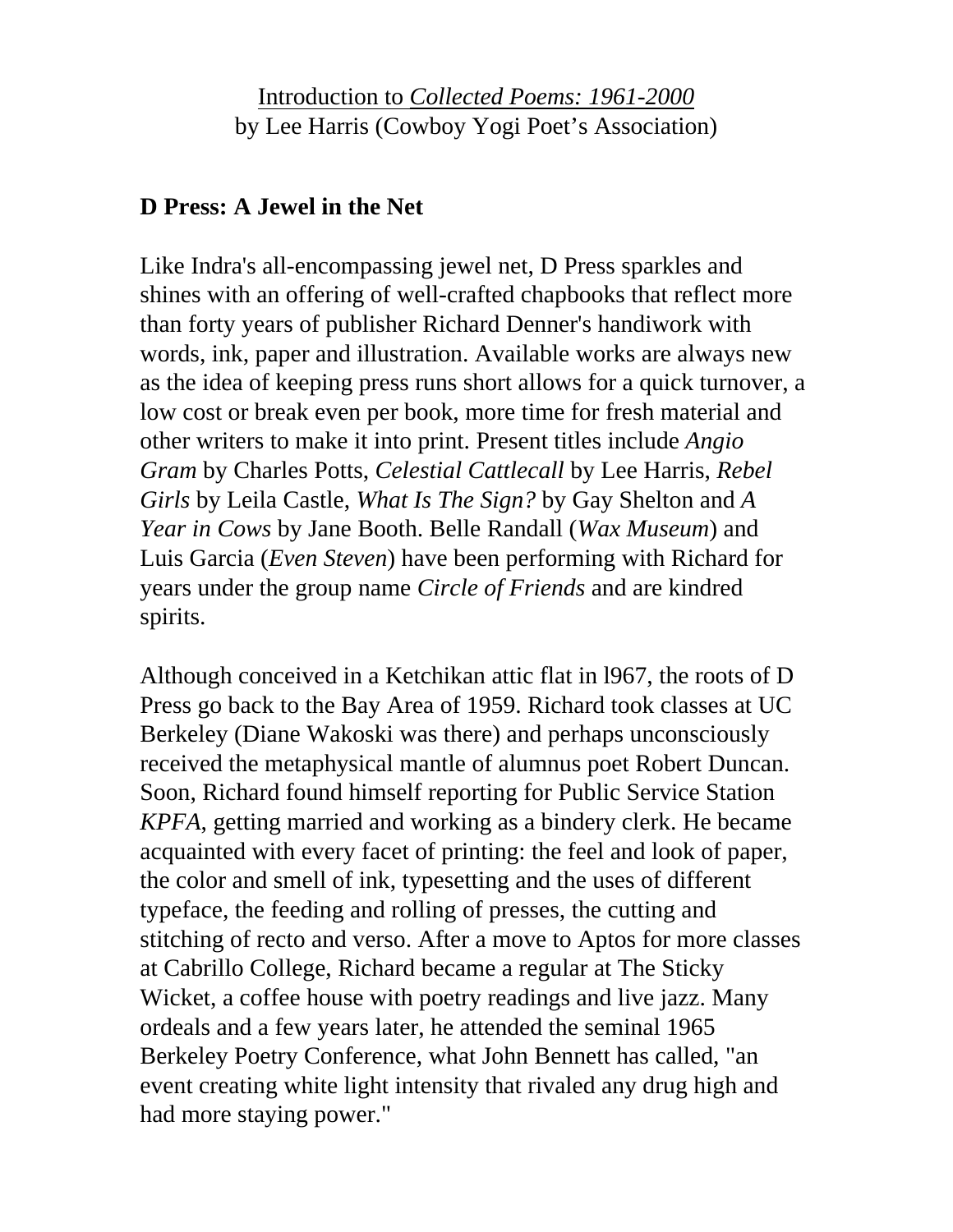This convergence of the Black Mountain, Berkeley Renaissance, Beat and Northwest Schools gave Richard the pivotal opportunity to study under such avant-garde poets as Charles Olson, Ed Dorn, Robert Creeley, Allen Ginsberg and Jack Spicer. Later he would study with Robert Bly, Gary Snyder, Phillip Whalen, Denise Levertov and Carolyn Kiser at Fort Worden Center for the Arts in Port Townsend, Washington. But it was Jack Spicer's molding of *series poetry* into little books that had the most singular effect.

In 1965 Richard became a staffer on one of the original underground newspapers, the Berkeley Barb and wrote his first article, *Where Is The Citizen?*, which according to publisher Len Fulton (Dust Books) put the coffin nails in this floundering Berkeley co-op paper which he co-directed. Besides printing his poems in The Barb, Richard became a street poet who gave impromptu solo and regular group readings with others such as Luis Garcia, Richard Brautigan, Richard Kretch, John Oliver Simon, and Gene Fowler. "I would hold five different colored magic markers," Richard said, "and write rainbow words on girls' legs and arms." Poems from these embryonic years appear in his *Letter to Sito in Time of War* (D Press 1998).

Here I am reminded of Cummings or Snyder, words in vertical order as if they had fallen off a pen, images juxtaposed with ideas to steer and grip the eye rather than rhyme scheme, line length and academic filler. *we find/ourselves/in a new/world/speaking/an old/ language//we speak//of beauty/and feelings/while the/machines/ blast/the birds/ from our/hearts//watch/the words/ hear/the howl/ come/to the ear/eye/nose/lip//scream/at the/dichotomy/of the/comma —/a dream/an illusion/how time/passes//dinosaurs/dance off/the map/where you/and I sit/drinking/coffee//we hold/down/this loose/ end/of the/universe/feeling/at home/in the/smoke.* Great one breath rhythm here, vowels echo and consonants resonate while war and apathy are clearly addressed. An economy of words, words used like paint or graffiti, well-woven words that challenge and explode with intensity and insight, simple poems not only of use but of beauty and all connected by a central motif—these would become Denner trademarks. Luis Garcia aptly alludes to them as "dinner" in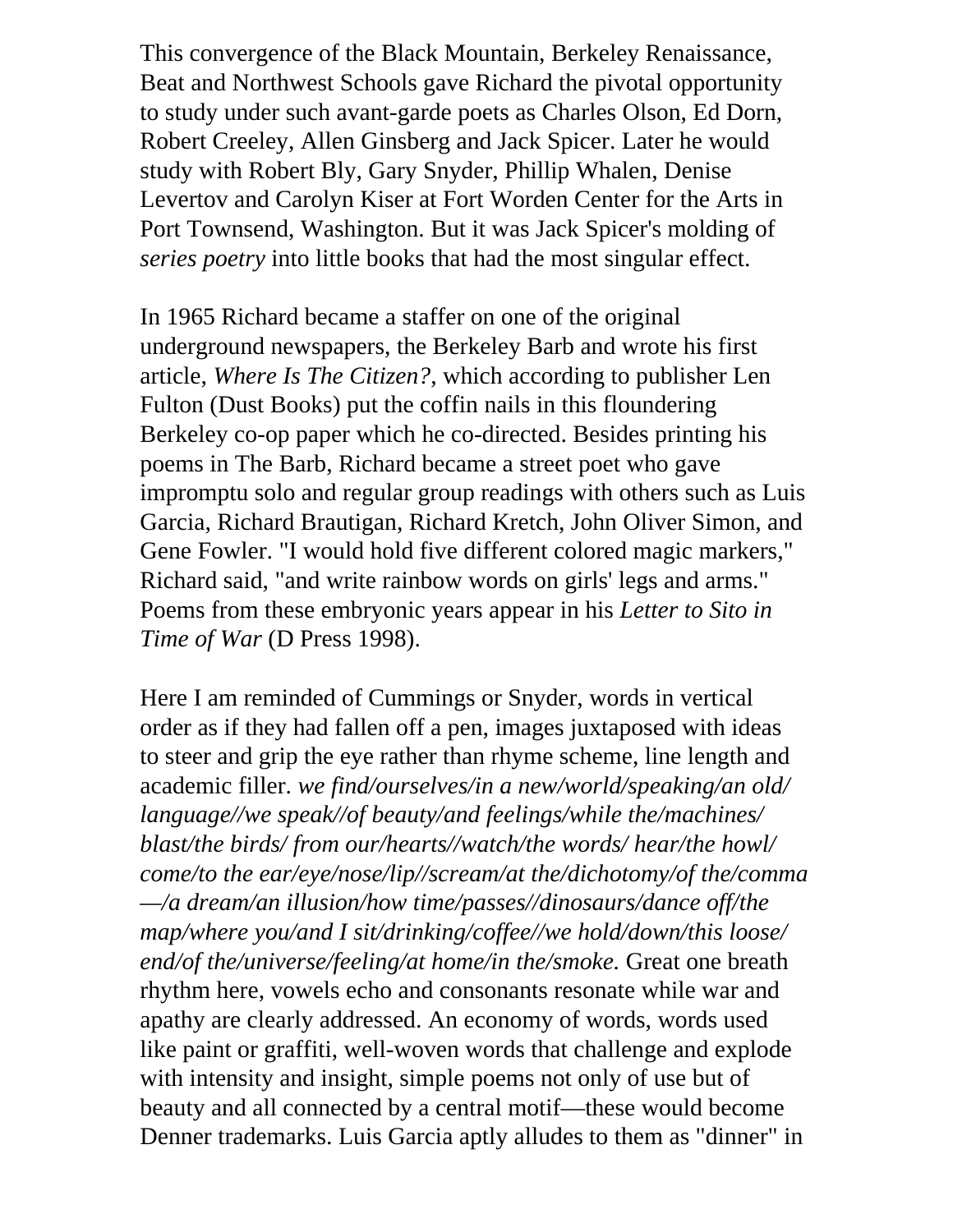the title of his book, *Poems for Dinner* (Summit Road Press 1997).

According to Karl Shapiro, a rational person is least able to understand poetry, and the poet must find inspiration and pry truth from hard won experiences. At The Barb, Richard was suffering from rationalitus with acute ennui and hot flashes of Armageddon. So he took off for Alaska, in search of lost horizons, to find his true self (and what is reality?) through a series of pristine cognitions. He worked as a water-chaser, unsetting choke and bundling logs for a logging outfit. For two years Richard lived with wife and child in a cabin at Deep Bay off berries, hunting and fishing. Back in civilization, he got a job on the Ketchikan Daily News and worked at a cold storage plant. *Tackshack* (D Press 1998) is full of such experiences: the Tongass National Forest, glacier deposits, bears, dead salmon, king crab, soil samples, and *The Beast* (Richard's Alaskan Pipeline poem which pits industrial horrors against natural habitat and spells indigenous doom).

The first D Press chapbooks were simple affairs, printed from a Kelsey movable type handpress and 60 point Boldini Bold, all acquired for fifty bucks. The pages were hand cut, hung to dry in Richard's attic flat and hand bound, yet showed brilliant illustrations (*Aztec Design* by Grant Risdon). Good paper, fine cover art with linoleum block prints to accentuate the poems, a balance of art and word, these Dennerisms would become D Press trademarks. An old picture of Richard adorns one cover: he appears much like young Trotsky in Siberia with wire-rimmed glasses, mustache, student garb and a pensive gaze...he had reason for concern.

Up the Alkan Highway, Richard traveled to the University of Alaska at Fairbanks. He worked in the backshop of the student newspaper and graduated in 1972 with degrees in English and Philosophy. D Press was admitted to the campus library but banned from the UA student bookstore. Perhaps it was the explicit prints in *Linoleum Nudes* or graphic poems, such as 'Musky/Hump/in US/for 69.' Whatever, feathers flew, and the UA Polar Star (which later printed Richard's works) put out the story, 'Books Raise Censorship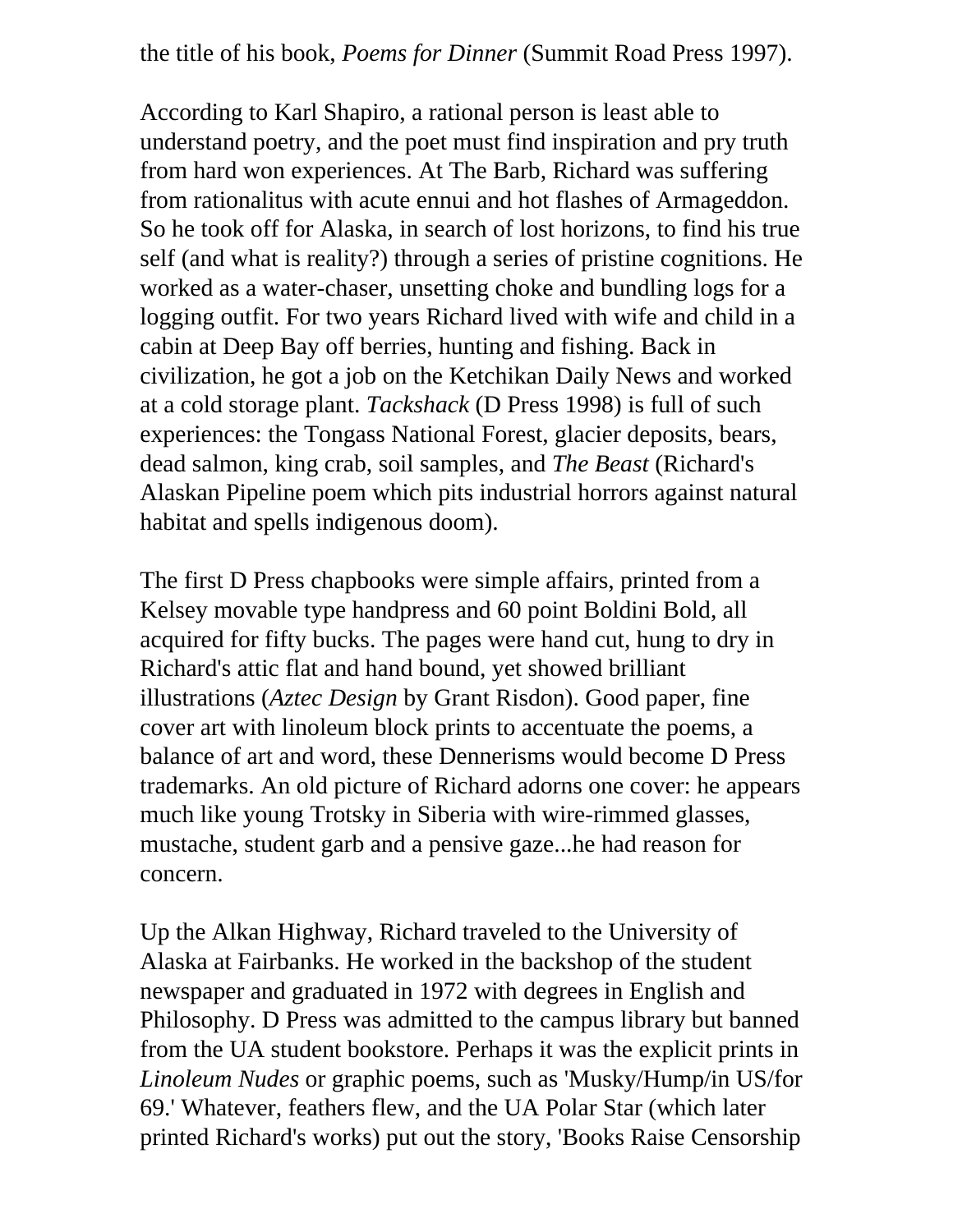Question.' Professors came to his defense; Richard's chapbooks were found to have literary and artistic merit; and D Press was back on the shelf. It would be easy to dismiss this book ban as provincial fuss, however the ground D Press broke in Fairbanks mirrors the breakthroughs of alternative publishers such as Grove Press and City Lights in the lower 48 states.

Next stop Seattle, where Richard took a job with the Queen Anne News and studied at Port Townsend. *Islam Bomb* (D Press 1998) presents some of Richard's first post-modernist poem experiments during these years (1972-74). Here there is an expansion of line and poem length as well as consciousness expanding East meets West terminology. Much like Eliot, Richard combines his fragments into a unified whole, and does not leave one in a forest of foreign text (like Pound) or babble (like Joyce). Using even romanized Sanskrit and Tibetan is high risk business, yet Richard explains his diction and uses it as part of a tapestry whose weave is encyclopedic in scope. In point, his four page poem on the once unprintable *F* word reminds me much of Robert Grave's exhaustive piece *Lars Porsena, or The Future of Swearing.*

From Seattle, Richard went to Ellensberg to oversee a 300 head cattle ranch in Badger Pocket for several years. Between stints in Alaska, he worked at Moe's Bookstore in Berkeley, so perhaps it was *déjà vu* that he opened the Fourwinds bookstore in Ellensberg (1977). This literary nucleus was enlarged to include a restaurant by Richard's son, Theo, who continues to operate it today. It was here that Richard received a Washington State Arts grant to produce *Ellensberg Anthology* which featured and promoted local writers. The list of Denner influences East of the Mountains seems endless: more anthologies, readings and poetry workshops at his bookstore, formation of a city arts & crafts festival, exhibition of his books and printing techniques at Kittitas County Art Gallery, a three-day poetry workshop for the Washington Poets Association, and video production for Ellensburg Public Television.

D Press books began to resonate with new organic imagery in his *Cow Songs* and *New Gravity*. In 'Diamond Hanging I Blues' the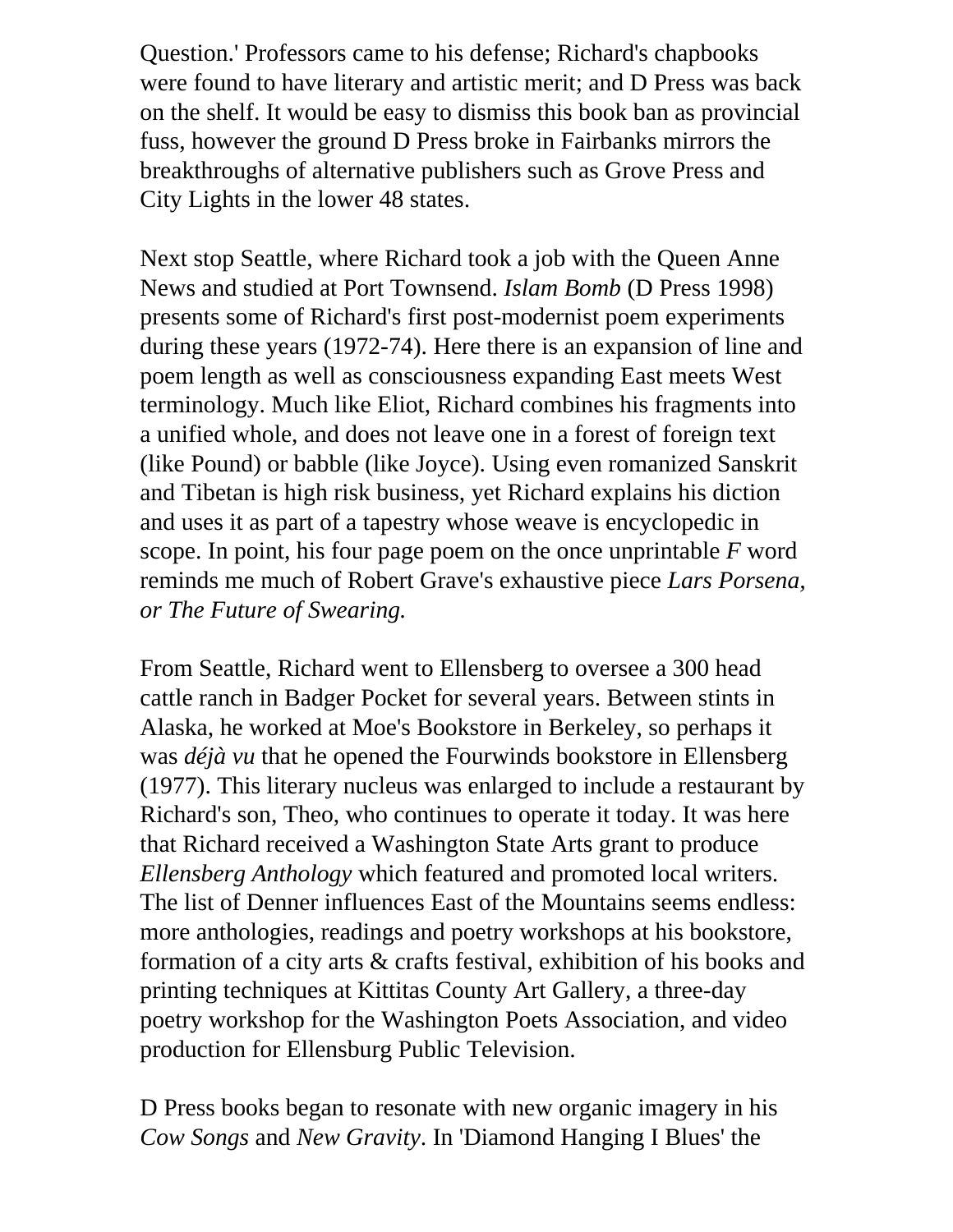lines are simple and effective, *I mend the fences./I tend the herd./... The shit is ten feet deep/and I can't eat or sleep/coyotes yap all night/below the blown moon.* A number of D Press books can be considered pivotal in the evolution of Richard's poetic style, psychic metamorphosis and creative adaptability. *The Scorpion* (1975) combines all of Richard's loves: astrology and tarot, philosophy, Tantra, Latin ('Cogito Ergo Shazam') and the fine art of printing, which Richard learned thumping type for Wesley Tanner at Arif Press.

*Xitro* pays tribute to Richard's spiritual quest, his teachers, Ginsberg and Tsultrim Allione, a vast range of philosophical studies and Tibetan Buddhist practice. When I read *On Borgo Pass* (1998), the line drawings mixed with poetry take me back to the novel water colors of Henry Miller and the wild pictopoems of Kenneth Patchen, *apocalypse now/a pair of lips now,* or *words of my perfect T-shirt/Don't Worry/Be Hopi.*

For fifteen years Richard annually planted trees, giving back to the earth and getting in touch. Now, he plants seeds by teaching at a school run on the Steiner Method and also online in poetry chat rooms. When I was asked to write this essay on D Press and 40 years of Richard Denner, I was told there were about 100 chapbooks, and I thought, pull the other leg. James Tate is called prolific because he published some twelve books of poetry in six years. Richard is more likely to publish six books in one year along with a bevy of other poets. James Laughlin (New Directions) published William Carlos Williams and Ezra Pound for years at his own expense when they were not selling. He did not want them to end up like Blake, being generally unread in their own lifetime. In the same sense, D Press allows greater access to a variety of poets whose vitality is assured by limited editions of selected work.

As I opened a 20 pound box mailed from Santa Rosa, chapbooks flooded my table, and I wondered how I could begin to encompass such a literary sea (and most of Richard's work is out of print). Seamus Heany's old headmaster used to look over his writing and sigh, "Ah, pure Hopkins" or "Ah, pure Chekov." My eyes swim